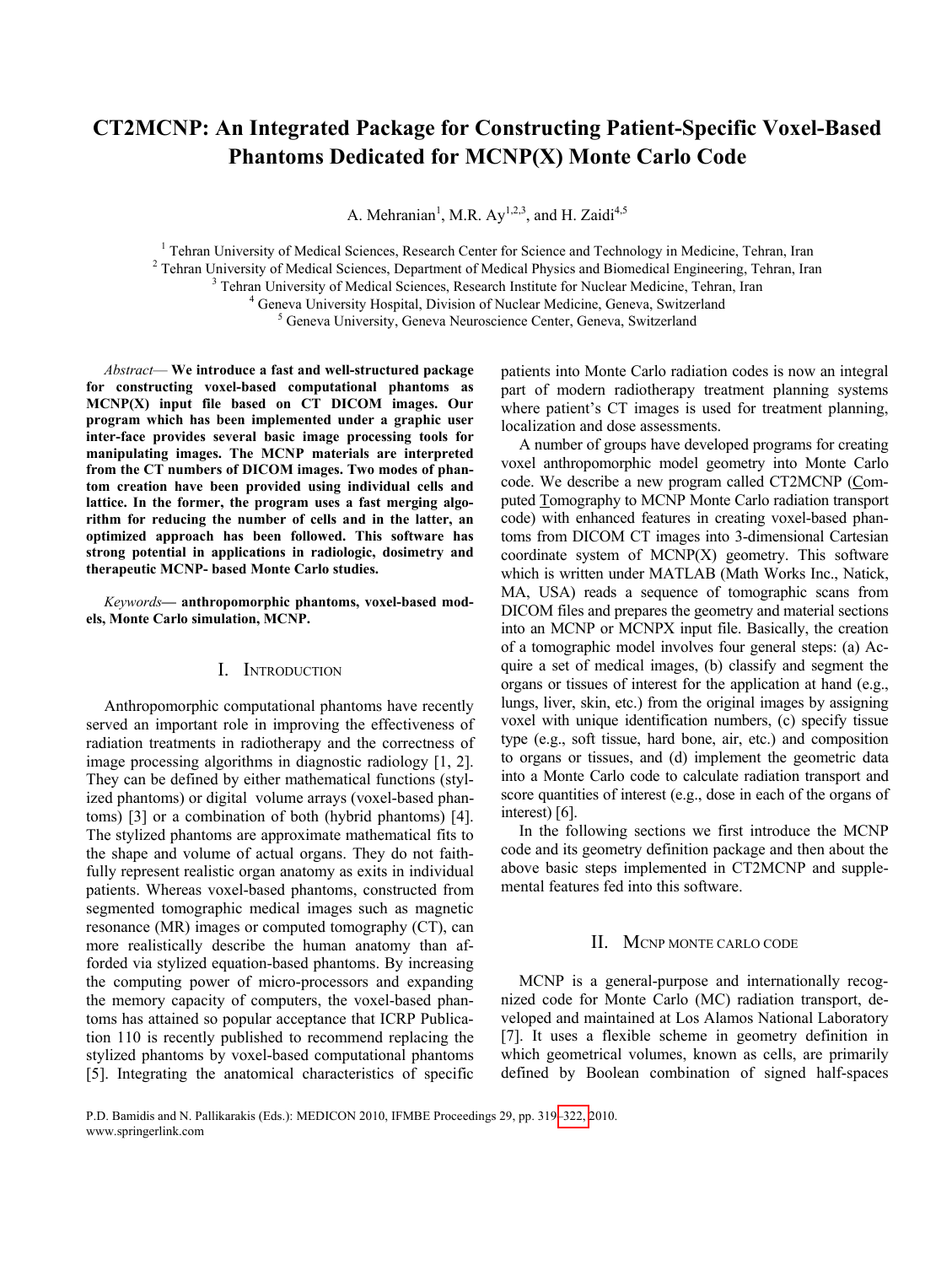which are delimited by first, second and fourth degree surfaces in a three-dimensional Cartesian coordinate system. In this geometry definition, surfaces are in turn designated by special characters followed by appropriate coefficients needed to meet the surface equation. As an example, a cube can be defined by Boolean intersection of six planes (first degree surfaces). Cells are the basic tool for the geometric construction for any problem in MCNP and, as said, comprise of combinations of surfaces. Furthermore, MCNP employs a special feature called Repeated Structures whose basic concept is that generic geometrical shapes can be built by the repetition of one or a group of cells. Using this feature, even irregular shapes can be reproduced. In repeated structures feature, each cell can be filled with a *universe*, which can represent a lattice or collection of cells. To each universe, an identification number (ID) is assigned so that every cell belonging to this universe is associated with this number. This feature has been used for constructing voxelbased phantoms such that each cell, or strictly speaking, each *universe* to which cell belongs represents one voxel of human body[8]. The geometry and graphical capabilities of MCNPX do not fundamentally differ from the standard MCNP code and thus remains the same.

### III. DICOM STANDARD

The DICOM (Digital Imaging and COmmunications in Medicine) standard is the fundamental standard in digital medical imaging and communicating [9]. As such, it provides all the necessary tools for the diagnostically accurate representation and processing of medical imaging data. In the first step of construction of a patient-specific phantom, CT2MCNP reads patient's CT DICOM images which may consist of either a series of files each containing a single image or a single file that contains multiple image frames. When importing a series of files, it first verifies that each file or files has a Service-Object Pairs Class UID that corresponds to a CT image. It then checks several features of each file to verify that they belong to the same image study, by comparing the Series Instance UID, Study ID and the Series Number. Each file is then consistency checked by comparing various fields such as pixel rows, pixel columns, pixel spacing, etc. to make sure that the image presentation is identical for each image file.

# IV. IMAGE MANIPULATION FEATURES

Initially, some basic image processing tools have been predicted in our software and impeded into a user graphic interface (GUI). At this section we treat to some of the implemented tools.

#### *A. Windowing*

To improve display contrast visibility, window level (WL) and window width (WW) setting is provided for user along with Window/Level Presets that are a scrollable list of available presets that can be applied with a single click to the image display window.

## *B. Image Cropping*

Image slices can be cropped by a rectangular crop region to remove unwanted portions from an image or for a set of images. Thus pixels outside the crop region are not used when generating MCNP geometry. Furthermore, it has planned to improve this feature by cropping with userdefined region of interest (ROI) to remove those portions.

#### *C. Image Reslicing*

Reslicing a series of DICOM image is often required to visualize the three orthogonal views: transverse, coronal, and sagital. CT2MCNP provides reslicing option by which user can observe images in these orthogonal views at different slices.

#### *D. Image Resizing*

The image matrix sizes may keep the default CT resolution (512x512) or it can be reduced to a 256  $\times$  256 or 128  $\times$ 128 matrixes. Resizing images (down-sampling) may be accomplished by nearest- neighboring, bilinear and bicubic interpolation methods or pixel binning (summing the intensities together).

## V. MCNP INPUT GENERATION

Each pixel in medical images represents a tissue volume in a 2-D plane. The 3-D volume of the tissue is termed a voxel (volume element), and it is determined by multiplying the pixel size by the thickness of an image slice. Unlike stylized whole-body models, a tomographic model contains a huge number of tiny cubes grouped to represent each anatomical structure. In the next step of generation of a voxel-based phantom to each voxel of image dataset a unique tissue/organ ID is assigned which is then interpreted as an MCNP material.

#### *A. Material Mapping*

The MCNP materials are interpreted from Hounsfield Unit (HU) values or CT numbers in the DICOM dataset. The CT numbers are grouped into 6 subsets that are dosimetrically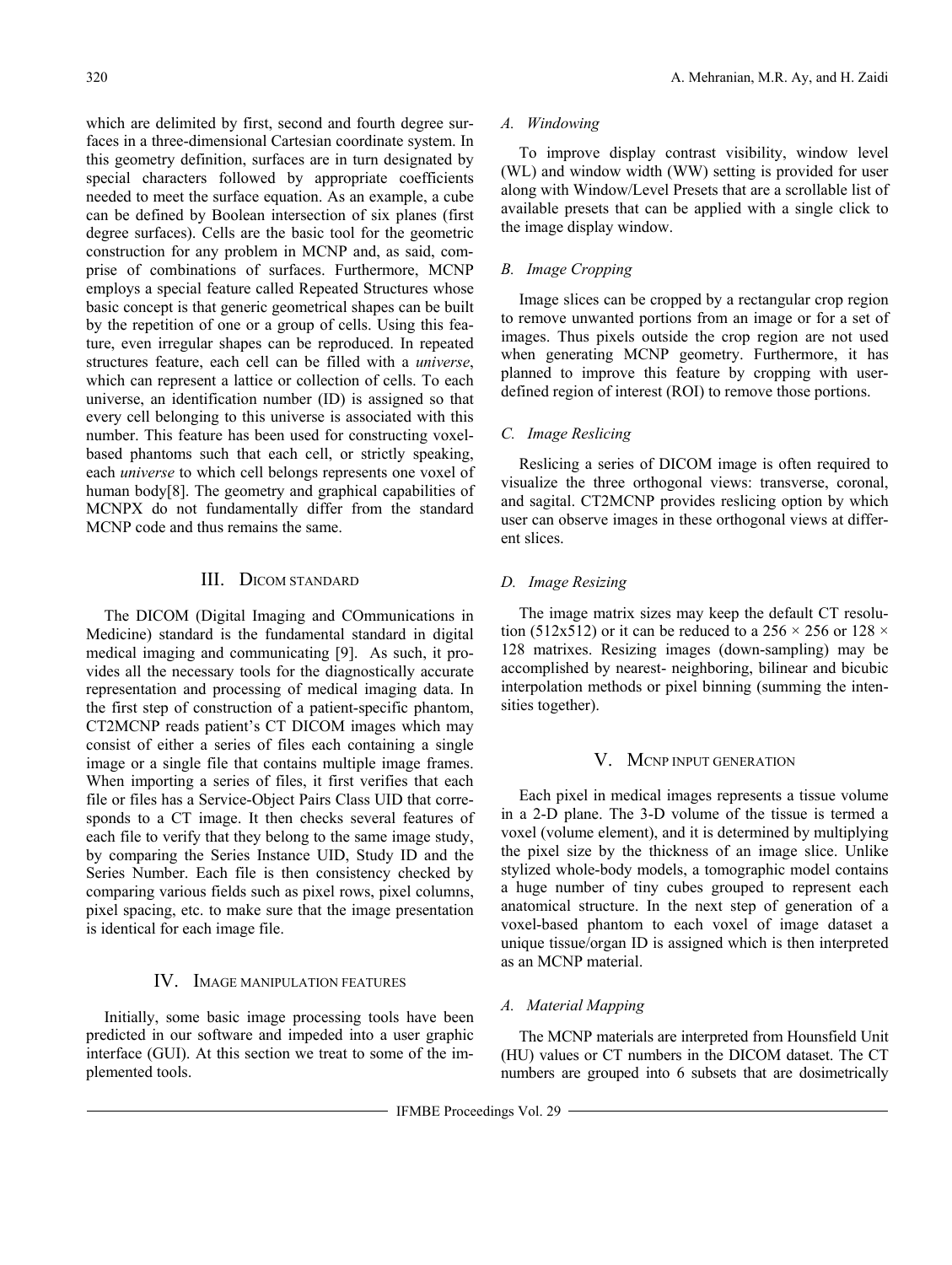equivalent and then an identification number is assigned to each of them. Therefore each pixel's CT number is mapped to a specific ID representing a material. The composition fractions and density of each material is then loaded from a material library derived from ICRU 44 [10] and imported to MCNP input file in the form of material card number followed by atomic number and atomic fractions.

#### *B. Conversion Modes*

The specification of phantom geometry, its composition and radiation source must all be put together in three main blocks on MCNP deck input file, namely, cell card, surface card and data card. When CT numbers in input images were mapped to ID numbers, CT2MCNP provides two schemes for defining the geometry of phantom into MCNP input file called XYZ intersection and Lattice method.

#### • XYZ intersection method

In this mode, individual rectilinear cells are defined from arrangements derived from the tissue ID-mapped DICOM dataset by Boolean intersection of six planes (first-degree surfaces). In this method, to reduce the total number of cells without scarifying the anatomical details and thus increasing the efficiency of the MCNP, a very fast cell merging algorithm is used to combine cells in to a larger cell. Cells are merged if they share a common boundary, are bounded by the same surfaces in the directions perpendicular to the common boundary, and contain the same material. The cell merging algorithm first searches for candidate cells with common boundaries in the X direction, then in the Y direction, and then Z direction (between slices). The cells along with their attributes (cell number, material, density and particles' importance) are written on cell block of input file. The surfaces bounding cells along with their coefficients required to meet the equation of each surface are then written in surface card and finally material card is written in



Fig. 1 An MCNP transverse geometry plot from the anthropomorphic phantom converted by XYZ intersection module

data card. Figure 1 shows the operation of this conversion mode Zubal phantom [11] in which each color represent a unique material by which organs are delineated. This image has been depicted in MCNP4C code. Zubal phantom is a computational human body model derived and segmented from CT image. It consists of a 3-dimensional array of  $128 \times 128$  $\times$  246 (4,030,464) cubic voxels, 4 mm on each side. Multiple internal organs and structures were identified by Zubal *et al.*  and related to an index number for each voxel. The XYZ intersection module defines this phantom into MCNP environment by 52,634 cubic voxels in a fairly short time (~15 seconds on a Pentium IV dual core PC with 2.6 GHz CPU and 2 GB RAM).

Lattice method

The repeated structures representation is employed in this mode of conversion which eliminates the MCNP's limit for the number of cells in the phantom model. The definition of the rectangular space lattice of voxels is the heart of the voxel phantom setup. The procedure is initiated by defining a lattice whose number of rows, columns and its third dimension is the same as those of the processed DICOM volumetric dataset. The dimensions of the phantom elementary voxel are determined based on patient dimensions, slice thickness and the amount of image size down-sampling. In the next step, each voxel (cell) is filled by a universe to which an ID or material number has been assigned. Based on the IDs on the slices of the image, the algorithm written for this mode construct an fill array comprising of a large number of IDs by which MCNP fills each voxel by the universe to which the ID belongs. When one row of the lattice was filled, the next rows are in turn filled. Fig. 2 shows a cut of an anthropomorphic Zubal phantom defined into MCNP using lattice method.

The particle tracking in lattice-base geometry is slightly slower than in conventional surface-sensed geometry. To speed up the tracking and consequently decreasing MCNPs' execution time, the filling universes were defined by a



Fig. 2 An MCNP transverse geometry plot from the anthropomorphic phantom converted by lattice module

IFMBE Proceedings Vol. 29